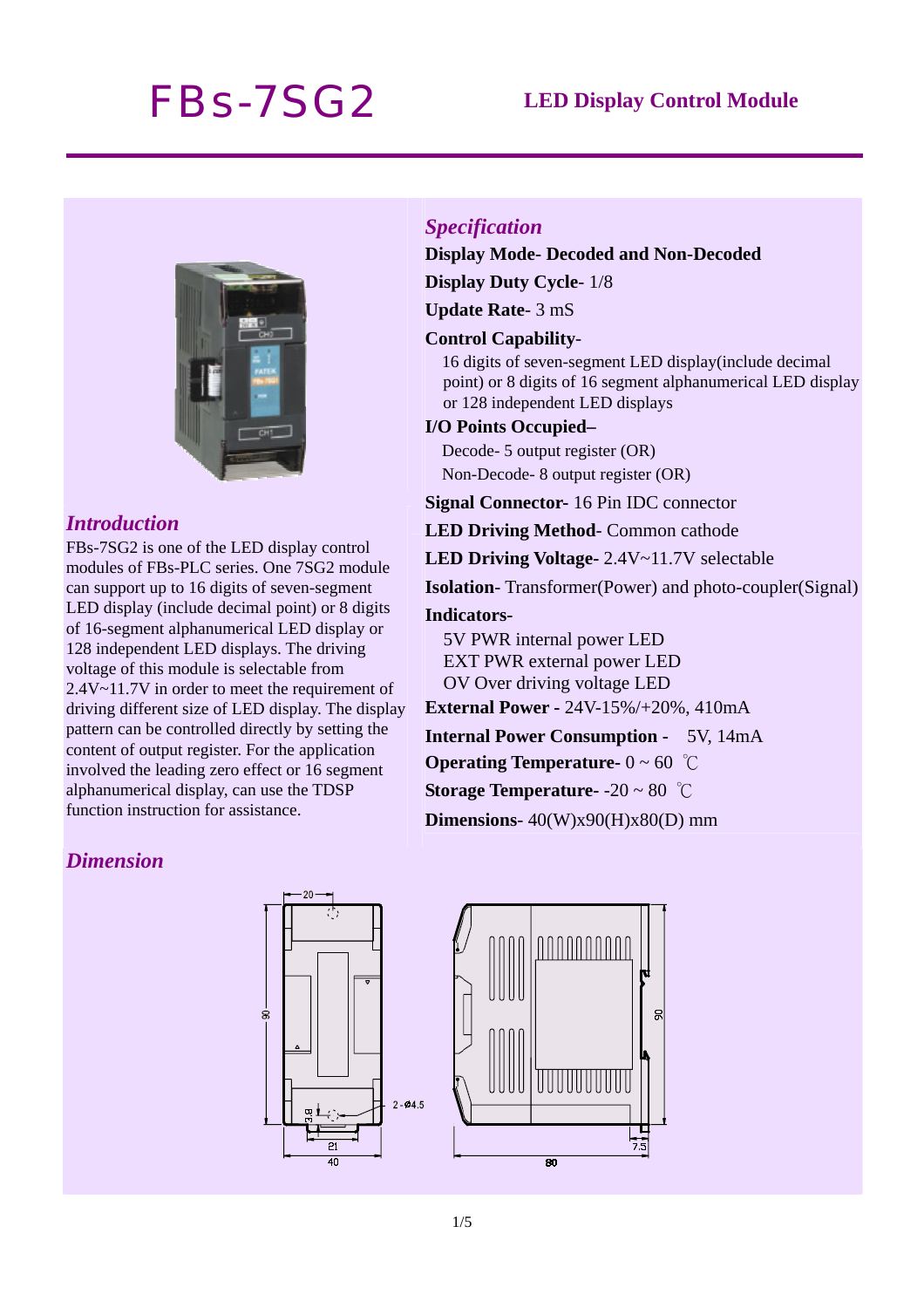# *Signal of Connector*

*Display Connector*

| Pin | <b>Signal Name</b> | Pin | <b>Signal Name</b> |
|-----|--------------------|-----|--------------------|
|     | DIG <sub>0</sub>   | 2   | DIG1               |
| 3   | DIG <sub>2</sub>   |     | DIG <sub>3</sub>   |
| 5   | DIG4               | 6   | DIG5               |
| 7   | DIG <sub>6</sub>   | 8   | DIG7               |
| q   | A/D0               | 10  | B/D1               |
| 11  | C/D2               | 12  | D/D3               |
| 13  | E/D4               | 14  | F/D5               |
| 15  | G/D6               | 16  | P/D7               |

There are 2 sets of display driver in 7SG2 module. Each display driver is responsible for 64 segments of ouput and provides the connection to display module thru 16 pin IDC connector. While operation, the 64 segment outputs of LED will be multiplexed into the A/D0~P/D7 lines. The DIG0~DIG7 signals are low active output (Sink or NPN) for digit selection.

### *External Power Connector*

This is a 3-pin euro connector and used for external 24V power connection.



# *Display Control*

The segment output of display is controlled by the contents of output registers. The relation between segment output and the output register depends on the working mode of display module.

# *Non-Decoded Mode*

Under this working mode, there are 8 output registers used for the control of 128 segments. Each segment is controlled by one corresponding bit. When the bit is on, the LED is lit. The mapping of output register and segment is shown at below. In the following table, OR stands for the first output register allocated for this display control module. The 128 segments are divided into 2 channel, each channel controls 64 segments.

| <b>Output Register</b> |        |                    |                    |  |
|------------------------|--------|--------------------|--------------------|--|
| CH <sub>0</sub>        | CH1    | $D15-D8$           | D7~D0              |  |
| $OR+0$                 | $OR+4$ | SEG15~SEG8         | SEG7~SEG0          |  |
| $OR+1$                 | $OR+5$ | SEG31~SEG24        | SEG23~SEG16        |  |
| $OR+2$                 | $OR+6$ | SEG47~SEG40        | $SEG39 \sim SEG32$ |  |
| $OR+3$                 | $OR+7$ | $SEG63 \sim SEG56$ | SEG63~SEG48        |  |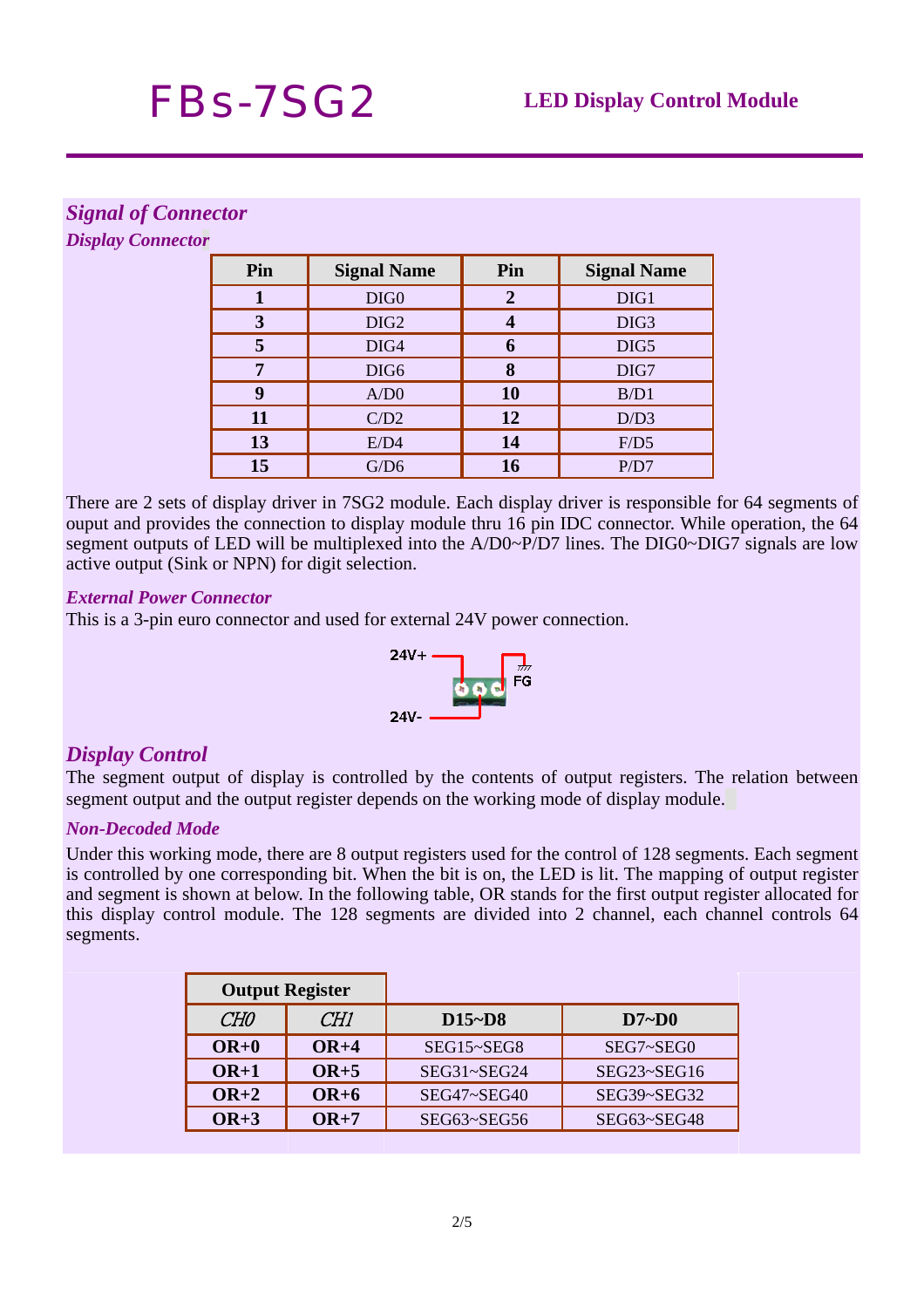# *FBs-7SG2* **LED Display Control Module**

# *Segment of Display module*

In order to ease the application of 7SG display module, The FBs-PLC series provides different size of seven segment (for pure digit number) and 16 segment(for alphanumerical) LED display module for user selection. The segment mapping of each type of displays are described at below.

# *The segment mapping of seven-segment display*



The driving signal of right most digit of display board is mapped to SEG0~SEG7 segment output and the next digit is SEG8~SEG15 while the left most one digit is SEG63~SEG56. One 7SG1 module can control 8 digits of seven-segment display.

# *The mapping of 16-segment display*



The D0~D15 of right most digit of alphanumerical display board is mapped to SEG0~SEG15 while the D0~D15 of the left most digit is mapped to SEG63~SEG48. One 7SG2 module can control 8 digits of 16-segment display.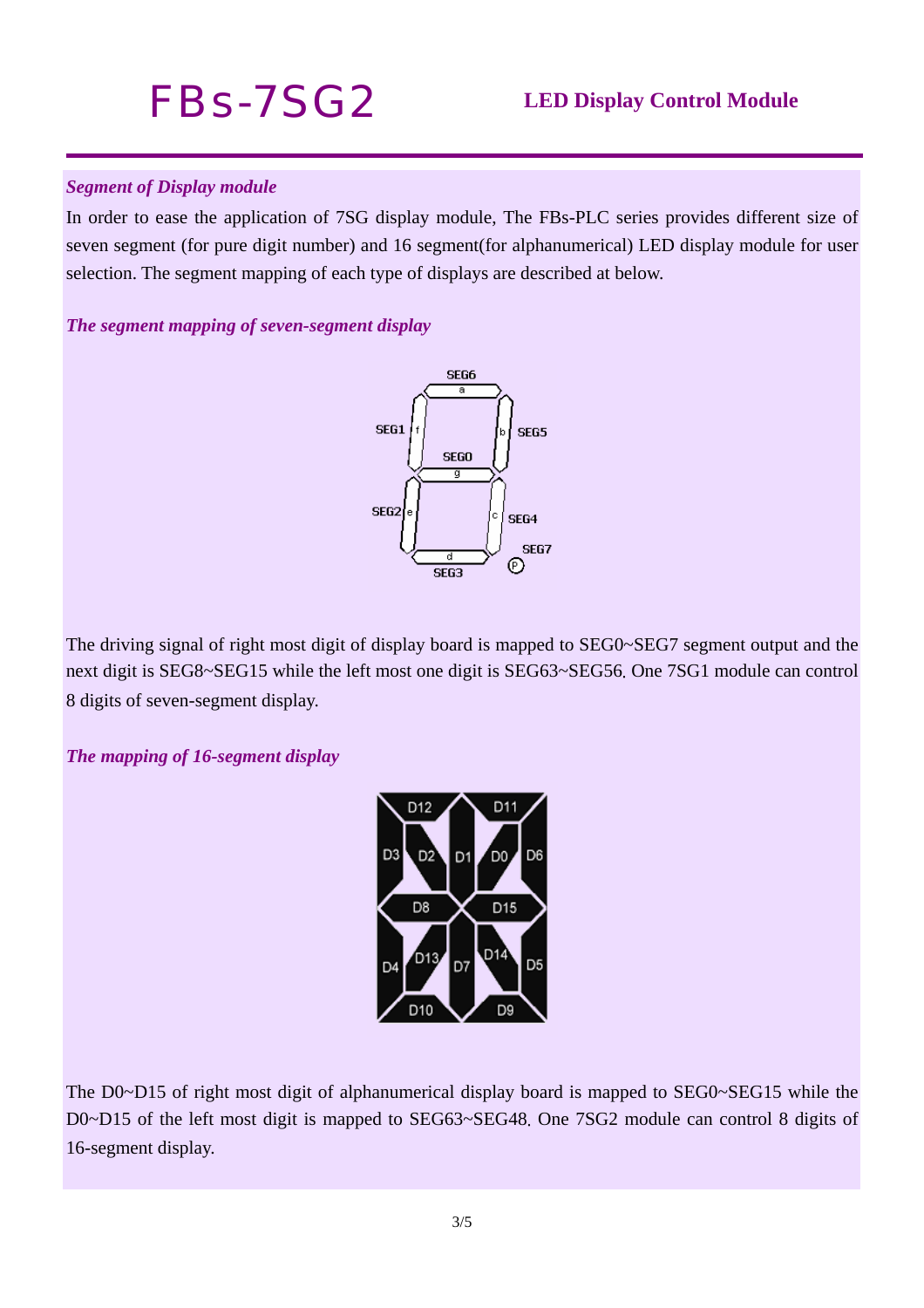#### *Decoded Mode*

Under this working mode, there are 4 output registers assigned for the control of 8 digits. Each digit is controlled by four corresponding bit. Besides, there is one register assigned for the control of decimal point. Each decimal point is controlled by one corresponding bit. The mapping of output register, digit and decimal point is depicted at below, where OR represent the first output register allocated for the display module.

| <b>Class</b>    | Output Register   D15~D12   D11~D8 |                  |                  | $D7 - D4$ | $D3-D0$          |  |
|-----------------|------------------------------------|------------------|------------------|-----------|------------------|--|
| Common          | $OR+0$                             | $P15-P8$         |                  | P7~P0     |                  |  |
| CH <sub>0</sub> | $OR+1$                             | DIG <sub>3</sub> | DIG <sub>2</sub> | DIG1      | DIG <sub>0</sub> |  |
|                 | $OR+2$                             | DIG7             | DIG <sub>6</sub> | DIG5      | DIG4             |  |
| CH1             | $OR+3$                             | DIG <sub>3</sub> | DIG <sub>2</sub> | DIG1      | DIG <sub>0</sub> |  |
|                 | $OR+4$                             | DIG7             | DIG <sub>6</sub> | DIG5      | DIG4             |  |

The first output register controls the decimal point display. If the bit is on, the corresponding decimal point will be lit. The second to fifth output register control the 8 digits of seven-segment display. Each digit is controlled by 4 bits.

The seven-segment display pattern

| Nibble value     |               | Seven-segment       |                | dark $(0)$ lit $(1)$ |                  |                |                |                |                |                                          |
|------------------|---------------|---------------------|----------------|----------------------|------------------|----------------|----------------|----------------|----------------|------------------------------------------|
| Hex              | <b>Binary</b> | structure           | $\rm{a}$       | $\mathbf b$          | $\mathbf{C}$     | d              | e              | $\mathbf f$    | g              | pattern                                  |
| $\boldsymbol{0}$ | 0000          |                     | $\mathbf{1}$   | $\mathbf{1}$         | $\mathbf{1}$     | $\mathbf{1}$   | $\mathbf{1}$   | $\mathbf{1}$   | $\overline{0}$ | 0                                        |
| $\mathbf{1}$     | 0001          |                     | $\overline{0}$ | $\mathbf{1}$         | $\mathbf{1}$     | $\overline{0}$ | $\overline{0}$ | $\overline{0}$ | $\overline{0}$ | I                                        |
| $\overline{2}$   | 0010          |                     | $\mathbf{1}$   | $\mathbf{1}$         | $\overline{0}$   | $\mathbf{1}$   | $\mathbf{1}$   | $\overline{0}$ | $\mathbf{1}$   | $\begin{array}{c} \square \end{array}$   |
| 3                | 0011          |                     | $\mathbf{1}$   | $\mathbf{1}$         | $\mathbf{1}$     | $\mathbf{1}$   | $\overline{0}$ | $\overline{0}$ | $\overline{1}$ | $\begin{array}{c} \boxed{1} \end{array}$ |
| $\overline{4}$   | 0100          |                     | $\overline{0}$ | $\mathbf{1}$         | $\mathbf{1}$     | $\overline{0}$ | $\overline{0}$ | $\mathbf{1}$   | $\mathbf{1}$   | 4                                        |
| 5                | 0101          |                     | $\mathbf{1}$   | $\overline{0}$       | $\mathbf{1}$     | $\mathbf{1}$   | $\overline{0}$ | $\mathbf{1}$   | $\mathbf{1}$   | $\overline{\mathbb{S}}$                  |
| 6                | 0110          |                     | $\mathbf{1}$   | $\overline{0}$       | $\mathbf{1}$     | $\mathbf{1}$   | $\mathbf{1}$   | $\mathbf{1}$   | $\mathbf{1}$   | 6                                        |
| $\overline{7}$   | 0111          | $\overline{a}$      | $\mathbf{1}$   | $\mathbf{1}$         | $\mathbf{1}$     | $\overline{0}$ | $\overline{0}$ | $\mathbf{1}$   | $\overline{0}$ | $\Box$                                   |
| 8                | 1000          | þ<br>$\overline{g}$ | $\mathbf{1}$   | $\mathbf{1}$         | $\mathbf{1}$     | $\mathbf{1}$   | $\mathbf{1}$   | $\mathbf{1}$   | $\mathbf{1}$   | 8                                        |
| 9                | 1001          | е<br>c              | $\mathbf{1}$   | $\mathbf{1}$         | $\mathbf{1}$     | 1              | $\overline{0}$ | $\mathbf{1}$   | 1              | 9                                        |
| $\mathbf{A}$     | 1010          | ਰ<br>$\odot$        | $\overline{0}$ | $\overline{0}$       | $\overline{0}$   | $\overline{0}$ | $\overline{0}$ | $\overline{0}$ | $\mathbf{1}$   | $\Rightarrow$                            |
| $\bf{B}$         | 1011          |                     | $\overline{1}$ | $\overline{0}$       | $\overline{0}$   | $\mathbf{1}$   | $\mathbf{1}$   | $\mathbf{1}$   | $\mathbf{1}$   | E                                        |
| $\mathsf{C}$     | 1100          |                     | $\overline{0}$ | $\mathbf{1}$         | $\mathbf{1}$     | $\overline{0}$ | $\mathbf{1}$   | $\mathbf{1}$   | $\mathbf{1}$   | H                                        |
| D                | 1101          |                     | $\overline{0}$ | $\boldsymbol{0}$     | $\boldsymbol{0}$ | $\mathbf{1}$   | $\mathbf{1}$   | $\overline{0}$ | $\mathbf{1}$   | C                                        |
| E                | 1110          |                     | $\overline{0}$ | $\overline{0}$       | $\overline{0}$   | $\mathbf{1}$   | $\mathbf{1}$   | $\mathbf{1}$   | $\mathbf{1}$   | E                                        |
| F                | 1111          |                     | $\overline{0}$ | $\overline{0}$       | $\overline{0}$   | $\overline{0}$ | $\overline{0}$ | $\overline{0}$ | $\overline{0}$ |                                          |